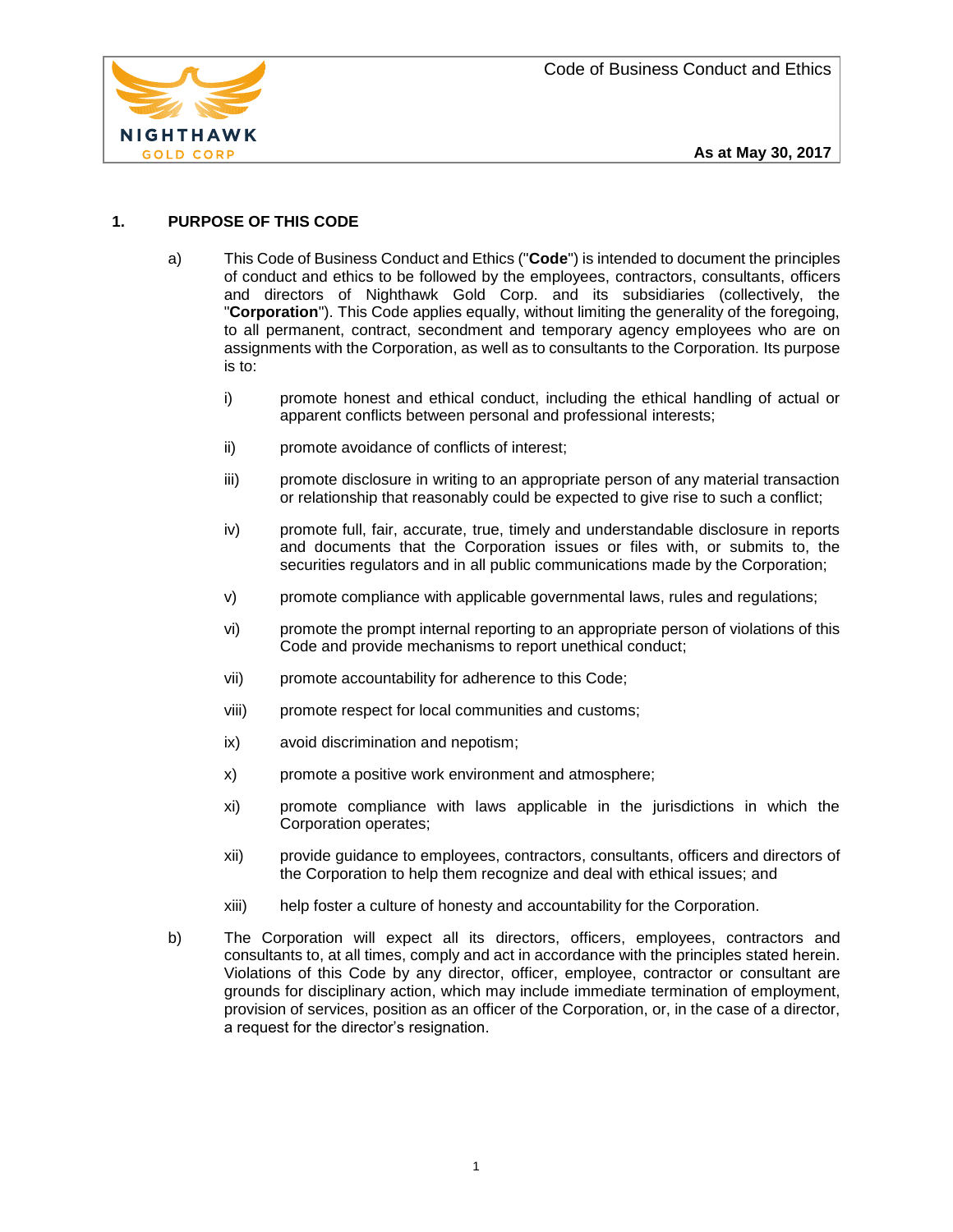## **2. WORKPLACE**

### a) **Non-Discriminatory Environment**

The Corporation fosters a work environment in which all individuals are treated with respect and dignity. The Corporation is an equal opportunity employer and does not discriminate against directors, officers, employees, contractors, consultants, or potential employees, or other service providers, on the basis of race, color, religion, sex, national origin, age, sexual orientation or disability or any other category protected by Canadian federal or provincial laws and regulations, or any laws or regulations applicable in the jurisdiction where such directors, officers, employees, contractors, or consultants, are located. The Corporation will make reasonable accommodations for its employees in compliance with applicable laws and regulations. The Corporation is committed to actions and policies to assure fair employment, including equal treatment in hiring, promotion, training, compensation, termination and corrective action and will not tolerate discrimination by its employees and agents.

### b) **Harassment-Free Workplace**

The Corporation will not tolerate any harassment of its employees, customers or suppliers.

## c) **Substance Abuse**

The Corporation is committed to maintaining a safe and healthy work environment free of substance abuse. Employees, officers and directors of the Corporation are expected to perform their responsibilities in a professional manner and, to the degree that job performance or judgment may be hindered, be free from the effects of drugs and/or alcohol.

### d) **Workplace Violence**

The workplace must be free from violent behaviour. Threatening, intimidating or aggressive behaviour, as well as bullying, subjecting to ridicule or other similar behaviour toward fellow employees or others in the workplace will not be tolerated.

## f) **Child Labour**

The Corporation does not and will not employ children. The Corporation defines a child as anyone under the age of sixteen. If local law is more restrictive than Corporation policy, the Corporation will comply with the letter and the spirit of the local law.

## g) **Environmental, Safety, and Occupational Health Practices**

Sound environmental, safety and occupational health management practices are in the best interests of the Corporation, its employees, officers, directors, shareholders and the communities in which it operates. The Corporation is committed to conducting its business in accordance with recognized industry standards and to meeting or exceeding all applicable environmental and occupational health and safety laws and regulations. Achieving this goal is part of the mandate of the Safety, Health and Environmental Affairs Committee of the Board of Directors (the "**Board**") and is also the responsibility of all employees, officers, directors, contractors and consultants of the Corporation.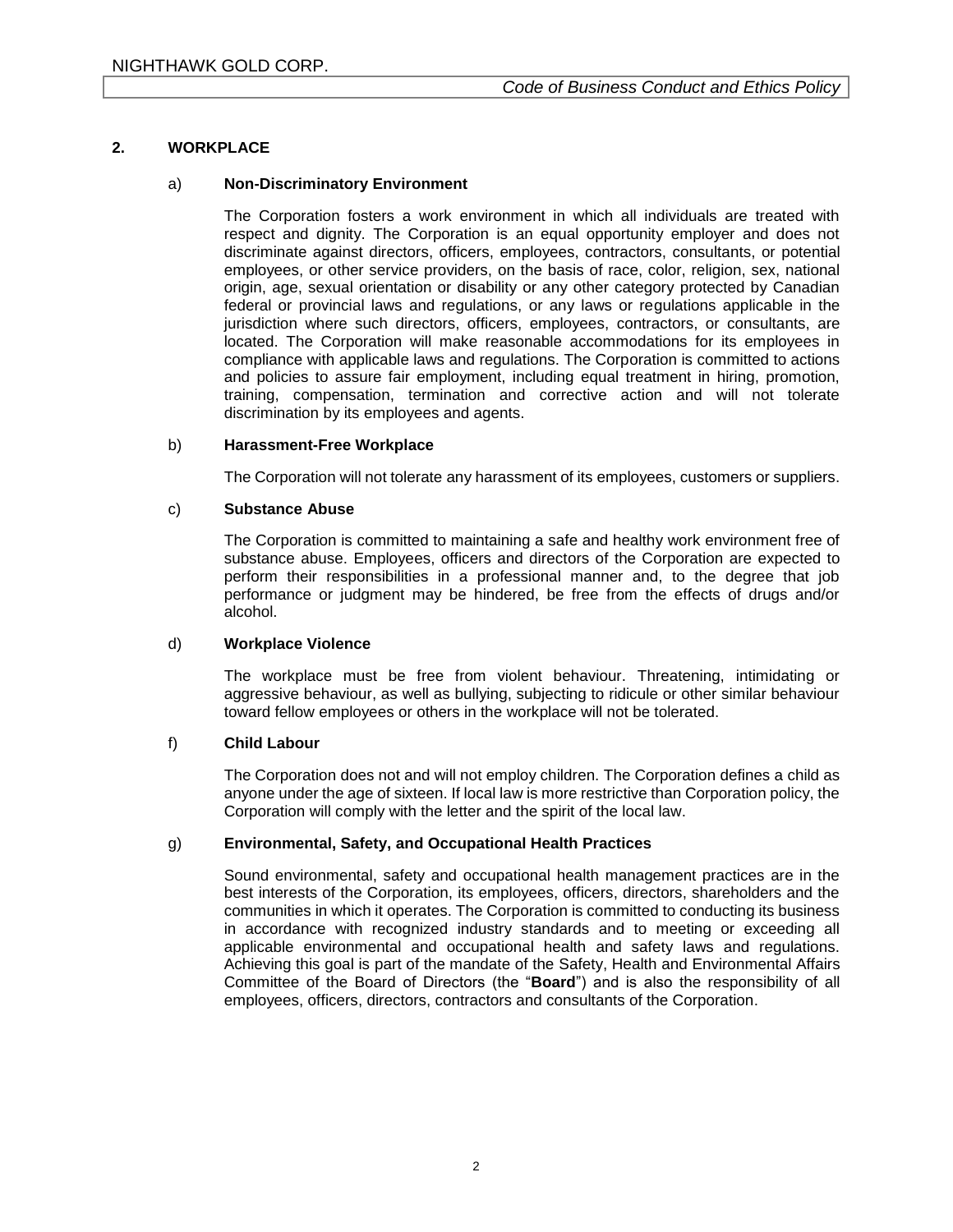## **3. THIRD PARTY RELATIONSHIPS**

### a) **Conflicts of Interest**

Directors, officers, employees, contractors or consultants of the Corporation are required to act with honesty and integrity and to avoid any relationship or activity that might create, or appear to create, a conflict between their personal interests and the interests of the Corporation. Employees, contractors and consultants must disclose promptly and in writing, possible conflicts of interest to their supervisor, or if the supervisor is involved in the conflict of interest, to the Chief Executive Officer ("**CEO**"). Directors or officers of the Corporation shall disclose in writing, conflicts of interest to the lead director or Chairman of the Corporation or request to have entered in the minutes of meetings of the Board, the nature and extent of such interest.

Conflicts of interest arise where an individual's position or responsibilities with the Corporation present an opportunity for personal gain apart from the normal rewards of employment, provision of services, officership or directorship, to the detriment of the Corporation. They also arise where an individual's personal interests are inconsistent with those of the Corporation and create conflicting loyalties. Such conflicting loyalties can cause a director, officer, employee, contractor or consultant to give preference to personal interests in situations where corporate responsibilities should come first. Directors, officers, employees, contractors or consultants of the Corporation shall perform the responsibilities of their positions on the basis of what is in the best interests of the Corporation and free from the influence of personal considerations and relationships.

If a conflict of interest arises or exists, and there is no failure of good faith on the part of the employee, contractor, consultant, officer or director, the Corporation's policy generally will be to allow a reasonable amount of time for the employee, contractor, consultant, officer or director to correct the situation in order to prevent undue hardship or loss; however, all decisions in this regard will be at the discretion of the CEO, whose primary concern in exercising such discretion will be in the best interests of the Corporation.

Directors, officers, employees, contractors or consultants of the Corporation shall not acquire any property, security or any business interest which they know that the Corporation is interested in acquiring. Moreover, based on advance information, directors, officers, employees, contractors or consultants of the Corporation shall not acquire any property, security or business interest, which they know the Corporation is interested in acquiring, for speculation or investment. Business, financial or other relationships with suppliers, customers or competitors that might impair or appear to impair the exercise of our judgment should be avoided.

### b) **Gifts and Entertainment**

Directors, officers, employees, contractors or consultants of the Corporation or their immediate families shall not use their position with the Corporation to solicit any cash, gifts or free services from any of the Corporation's customers, suppliers or contractors for their personal benefit, or for the personal benefit of their immediate family or friends. Gifts or entertainment from others should not be accepted if they could be reasonably considered to be extravagant or otherwise improperly influence the Corporation's business relationship with or create an obligation to a customer, supplier or contractor. Employees must inform their immediate superior of gifts and entertainment received within a reasonable period not exceeding one (1) month from receipt. The following are guidelines regarding gifts and entertainment given to directors, officers, employees, contractors or consultants of the Corporation or given to others outside of the Corporation by the Corporation: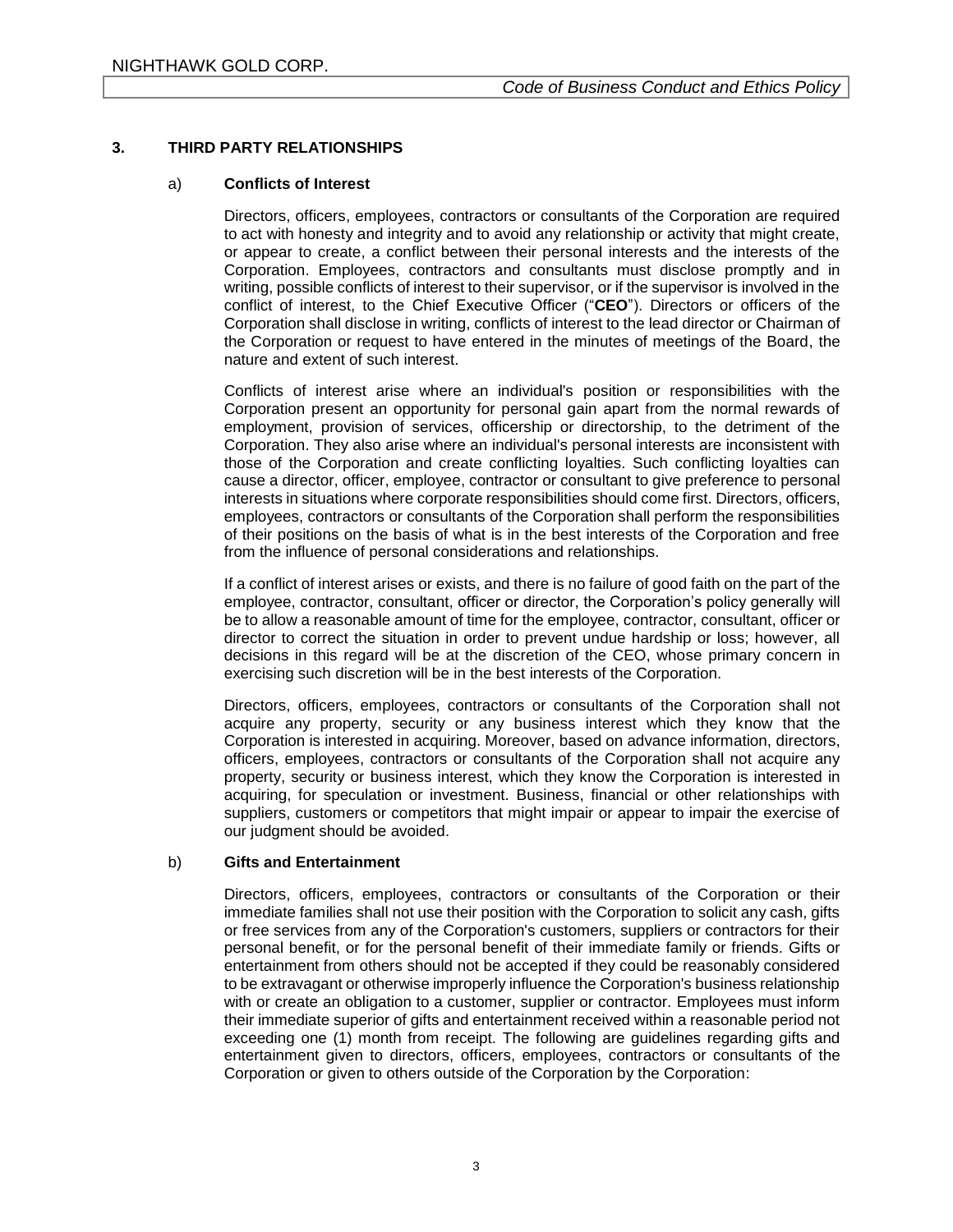- i) nominal gifts and entertainment, such as logo items, pens, calendars, caps, shirts and mugs are acceptable;
- ii) nominal gifts and entertainment should be infrequent, are appropriate to the business responsibilities of the individuals involved and are within the limits of reciprocation as a normal business expense;
- iii) it is never permissible to accept a gift in cash or cash equivalents (i.e. shares or other forms of marketable securities) of any amount;
- iv) reasonable invitations to business-related meetings, conventions, conferences or product training seminars may be accepted;
- v) invitations to social, cultural or sporting events may be accepted if the attendance serves a customary business purpose such as networking (e.g. meals, holiday parties and tickets); and
- vi) invitations to other events or trips that are usual and customary for the individual's position within the organization and the industry and promotes good working relationships (such as closing dinners and trips) may be accepted provided, in the case of employees contractors or consultants, they are approved in advance by their supervisor.

### c) **Competitive Practices**

The Corporation complies with and supports laws of all jurisdictions which prohibit restraints of trade, unfair practices, or abuse of economic power.

The Corporation will not enter into arrangements that unlawfully restrict its ability to compete with other businesses, or the ability of any other business organization to compete freely with the Corporation, except as approved by the Board or as provided for under confidentiality agreements or other written agreements that contain an area of interest clause. The Corporation's policy also prohibits its directors, officers, employees, contractors or consultants from entering into or discussing any unlawful arrangement or understanding that may result in unfair business practices or anti-competitive behaviour.

### d) **Supplier and Contractor Relationships**

The Corporation selects its suppliers, consultants and contractors in a non-discriminatory manner based on the quality, cost and service. Decisions must never be based on personal interests or the interests of family members or friends. All Directors, officers, employees, contractors or consultants are required to conduct themselves in a business-like manner that promotes equal opportunity and prohibits discriminatory practices.

Conducting business of the Corporation with a relative or significant other, or with a business in which a relative or significant other is associated in any significant role, should be avoided. If such a related party transaction is unavoidable, the nature of the related-party transaction should be disclosed to the CEO. If it is determined to be material to the Corporation, the Audit Committee must review and approve in writing in advance such related party transactions. The most significant related party transactions, particularly those involving the Corporation's directors or executive officers, must be reviewed and approved in writing in advance by the Board. The Corporation must report all such material related party transactions under applicable accounting rules, securities laws and regulations, and securities market rules. Any dealings with a related party must be conducted in such a way that preferential treatment is not given to that business.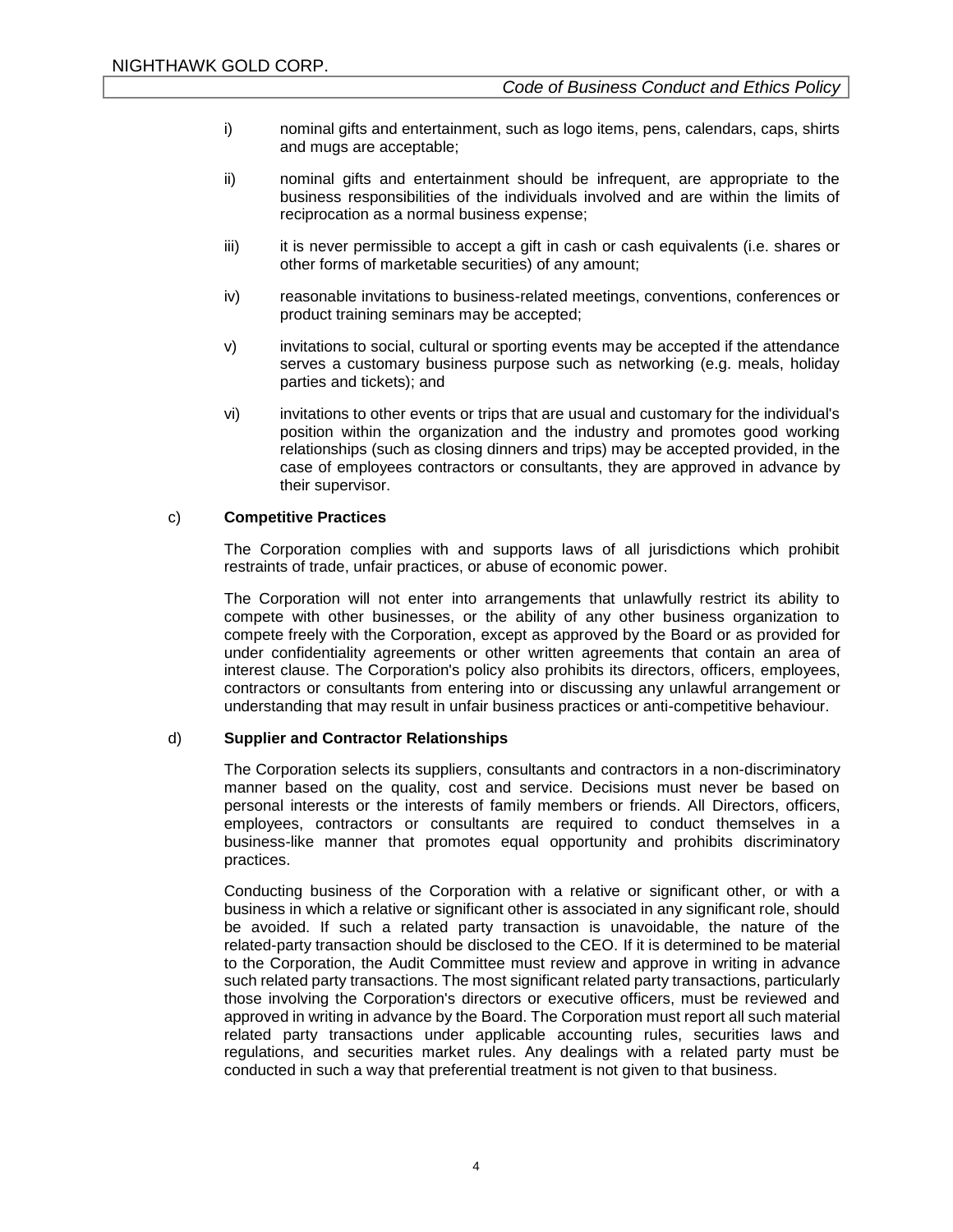Employees contractors, and consultants must inform their supervisors, and officers and directors must inform the Chairman of the Audit Committee, of any relationships that appear to create a conflict of interest.

### e) **Public Relations**

The Corporation's CEO, Chief Financial Officer, Vice President of Corporate Development and such other persons appointed as Disclosure Representatives in accordance with the Corporation's Corporate Disclosure and Insider Trading Policy are responsible for all public relations, including all contact with the media. Unless you are specifically authorized to represent the Corporation to the media, you may not respond to inquiries or requests for information. This includes newspapers, magazines, trade publications, radio and television as well as any other external sources requesting information about the Corporation. If the media contacts you about any topic, immediately refer the call to one of the above individuals.

Employees should not post information relating to the Corporation on any social media sites such as Facebook and Twitter or Internet chat rooms, unless so directed by the Director of Investor Relations. Further, if an employee encounters information about the Corporation on a social media site or the Internet, they should forward that information to the Vice President of Corporate Development.

Employees must be careful not to disclose confidential or business information through public or casual discussions to the media or others.

## f) **Business and Government Relations**

Directors, officers, employees, contractors or consultants of the Corporation may participate in the political process as private citizens. It is important to separate personal political activity and the Corporation's political activities, if any, in order to comply with the appropriate rules and regulations relating to lobbying or attempting to influence government officials.

Please refer to the Corporation's "Anti-Bribery and Anit-Corruption Policy", for guidance regarding political contributions. If you are in doubt about the legitimacy of a payment or a gift of any kind that you have been requested to make, refer such situations to the CEO.

In addition, the Corporation, its directors, officers, employees, contractors or consultants are strictly prohibited from attempting to influence any person's testimony in any manner whatsoever in courts of justice or any administrative tribunals or other government bodies.

### g) **Officerships and Directorships**

Except as permitted in their employement or consulting agreements, employees and officers of the Corporation shall not act as officers or directors of any other corporate entity or organization, public or private, without the prior approval of the CEO in the case of employees, and the Chairman or Lead Director (if applicable) in the case of the CEO. Serving as a trustee, director or a similar position for a government agency or an outside entity, may create a conflict of interest. Being a trustee or director or serving on a standing committee of some organizations, including government or non-governmental agencies, charities and non-profit organizations, may also create a conflict. On or before accepting an appointment to the board or a committee of any entity, a director, officer, employee, contractor or consultant should consider whether it creates a conflict of interest with reference to the factors considered above under the heading "Third Party Relationships - Conflicts of Interest", including whether the appointment would detract from his or her ability to devote appropriate time and attention to his or her responsibilities with the Corporation.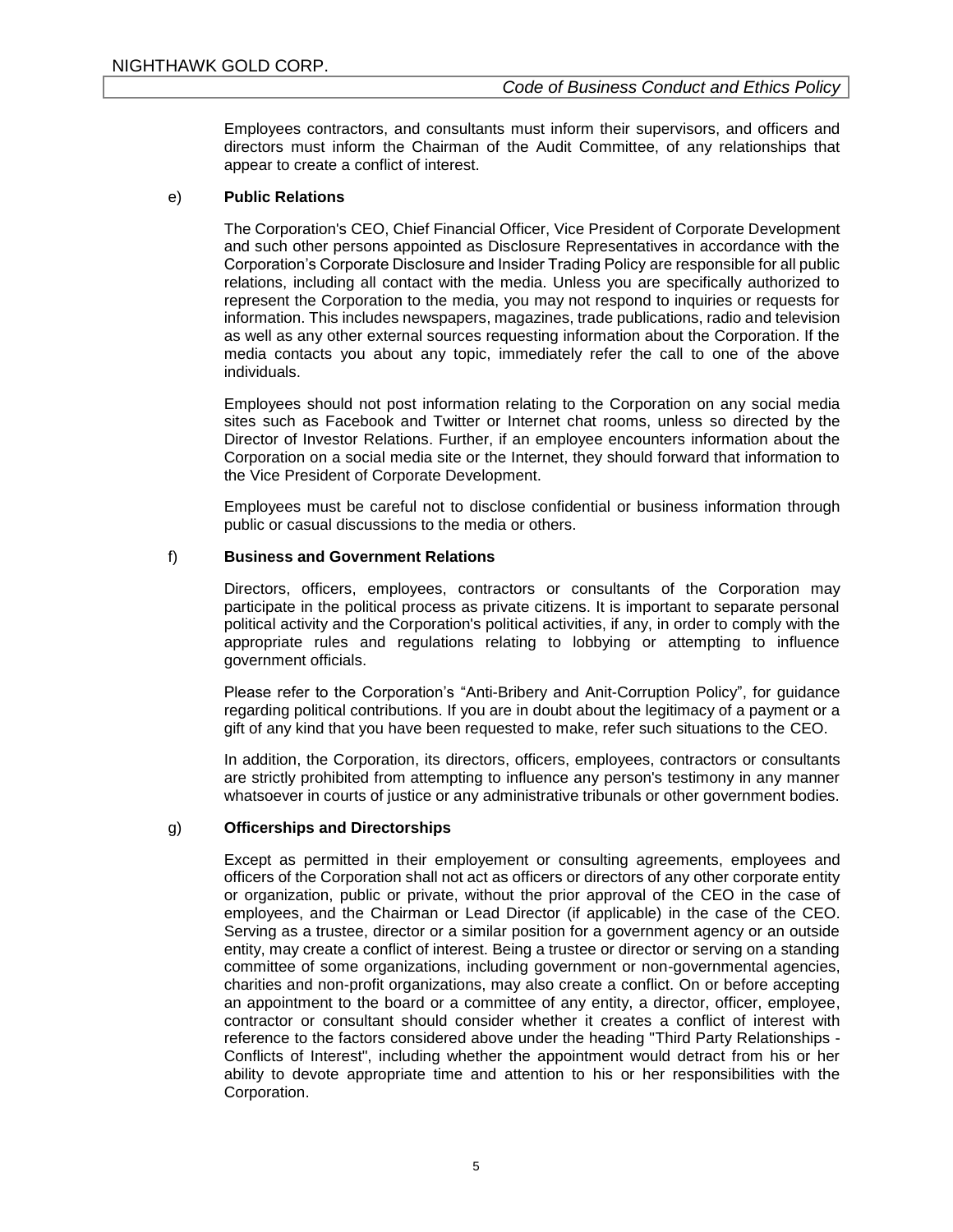## **4. LEGAL COMPLIANCE**

## a) **Compliance with Laws, Rules and Regulations**

Directors, officers, employees, contractors or consultants of the Corporation are expected to comply in good faith at all times with all applicable laws, rules and regulations and behave in an ethical manner.

## b) **Compliance with Insider Trading Laws and Timely disclosure**

The Corporation has adopted a Corporate Disclosure and Insider Trading Policy in order to prevent improper trading of securities of the Corporation and the improper communication of undisclosed material information regarding the Corporation. All employees, officers, consultants, contractors and directors are expected to thoroughly understand and comply with such policy. Employees, consultants, contractors, officers and directors who have access to confidential information are not permitted to use or share that information for stock trading purposes or for any other purpose except the conduct of the Corporation's business. All non-public information about the Corporation (or about any other company) should be considered confidential information. To use non-public information for personal financial benefit or to "tip" others, including family members, who might make an investment decision on the basis of this information, is not only unethical but also illegal.

Directors, officers, employees, contractors or consultants of the Corporation are required to comply with policies and procedures applicable to them that are adopted by the Corporation from time to time and provide full, fair, accurate, understandable and timely disclosure in reports and documents filed with, or submitted to, securities regulatory authorities and other materials that are made available to the investing public.

Directors, officers, employees, contractors or consultants of the Corporation must cooperate fully with those responsible for preparing reports filed with the securities regulatory authorities and all other materials that are made available to the investing public to ensure those persons are aware in a timely manner of all information that is required to be disclosed. Employees, officers, contractors, consultants and directors of the Corporation should also cooperate fully with the independent auditors in their audits and in assisting in the preparation of financial disclosure.

## **5. OPPORTUNITIES, INFORMATION AND RECORDS**

### a) **Confidential and Proprietary Information and Trade Secrets**

Directors, officers, employees, contractors or consultants of the Corporation may be exposed to certain opportunities brought to the Corporation and information that is considered confidential by the Corporation, or may be involved in the design or development of new procedures related to the business of the Corporation. All such opportunities, information and procedures, whether or not the subject of copyright or patent, are the sole property of the Corporation. Directors, officers, employees, contractors or consultants shall not appropriate corporate opportunities for their own use or disclose confidential information to persons outside the Corporation, including family members, and should share it only with other persons who have a "need to know".

Directors, officers, employees, contractors or consultants of the Corporation are responsible and accountable for safeguarding the Corporation's documents and information to which they have direct or indirect access as a result of their employment, provision of services, officership or directorship with the Corporation.

Unauthorized use or distribution of this information violates the Code. It is also illegal and could result in civil or criminal penalties.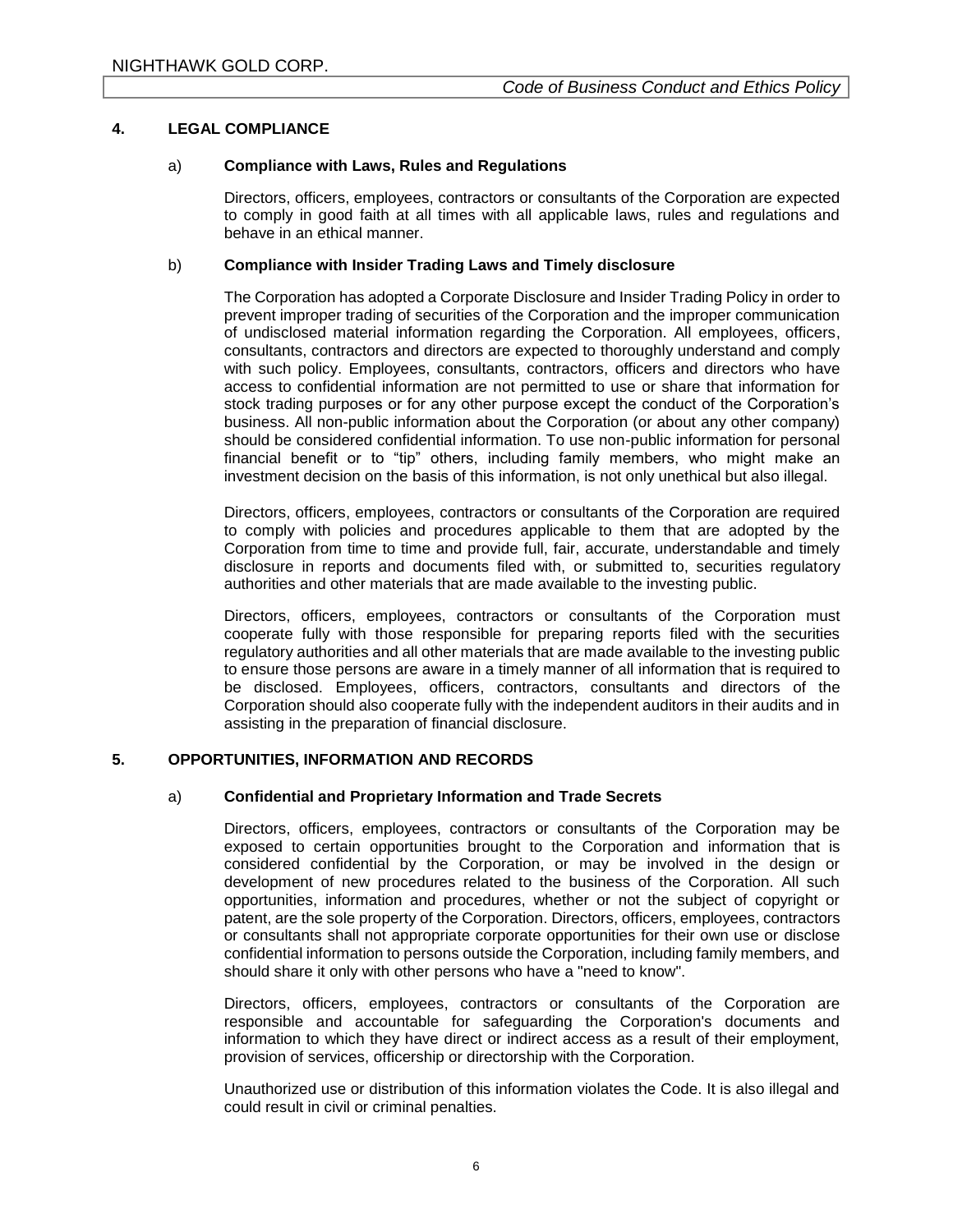## b) **Financial Reporting and Records**

The Corporation maintains a high standard of accuracy and completeness in its financial records. These records serve as a basis for managing the Corporation's business and are crucial for meeting obligations to employees, contractors, consultants, investors and others, as well as for compliance with regulatory, tax, financial reporting and other legal requirements. Employees, contractors, consultants, officers and directors of the Corporation who make entries into business records or who issue regulatory or financial reports, have a responsibility to fairly present all information in a truthful, accurate and timely manner. No employee, contractor, consultant, officer or director shall exert any influence over, coerce, mislead or in any way manipulate or attempt to manipulate the independent auditors of the Corporation.

## c) **Record Retention**

The Corporation maintains all records in accordance with laws and regulations regarding retention of business records. The term "business records" covers a broad range of files, reports, business plans, receipts, policies and communications, including hard copy, electronic, audio recording, microfiche and microfilm files whether maintained at work or at home. The Corporation prohibits the unauthorized destruction of or tampering with any records, whether written or in electronic form, where the Corporation is required by law or government regulation to maintain such records or where it has reason to know of a threatened or pending government investigation or litigation relating to such records.

## **6. ASSETS OF THE CORPORATION**

## a) **Use of Corporation's Assets/Opportunities**

The use of Corporation assets or opportunities for individual profit or any unlawful unauthorized personal or unethical purpose is prohibited. The Corporation's assets include its reputation, trademarks and name, your time at work and work productivity, as well as information, technology, intellectual assets, buildings, land, equipment, machines, software and cash, all of which must be used only for business purposes except as provided by this Code or approved by the CEO.

### b) **Destruction of Assets and Theft**

Directors, officers, employees, contractors or consultants of the Corporation shall not intentionally damage or destroy the assets of the Corporation or others, or commit theft.

### c) **Intellectual Property of Others**

Directors, officers, employees, contractors or consultants of the Corporation may not reproduce, distribute, or alter copyrighted materials without permission of the copyright owner or its authorized agents. Software used in connection with the Corporation's business must be properly licensed and used only in accordance with that license.

### d) **Information Technology**

The Corporation's information technology systems, including computers, e-mail, intranet and internet access, telephones and voice mail are the property of the Corporation and are to be used primarily for business purposes. The Corporation's information technology systems may be used for minor or incidental reasonable personal messages provided that such use is kept at a minimum, is in compliance with the Corporation's policies generally and does not interfere with the Corporation's business.

The Corporation may take reasonable steps to ensure the security of information and monitor the use of information technology resources as the inappropriate use of these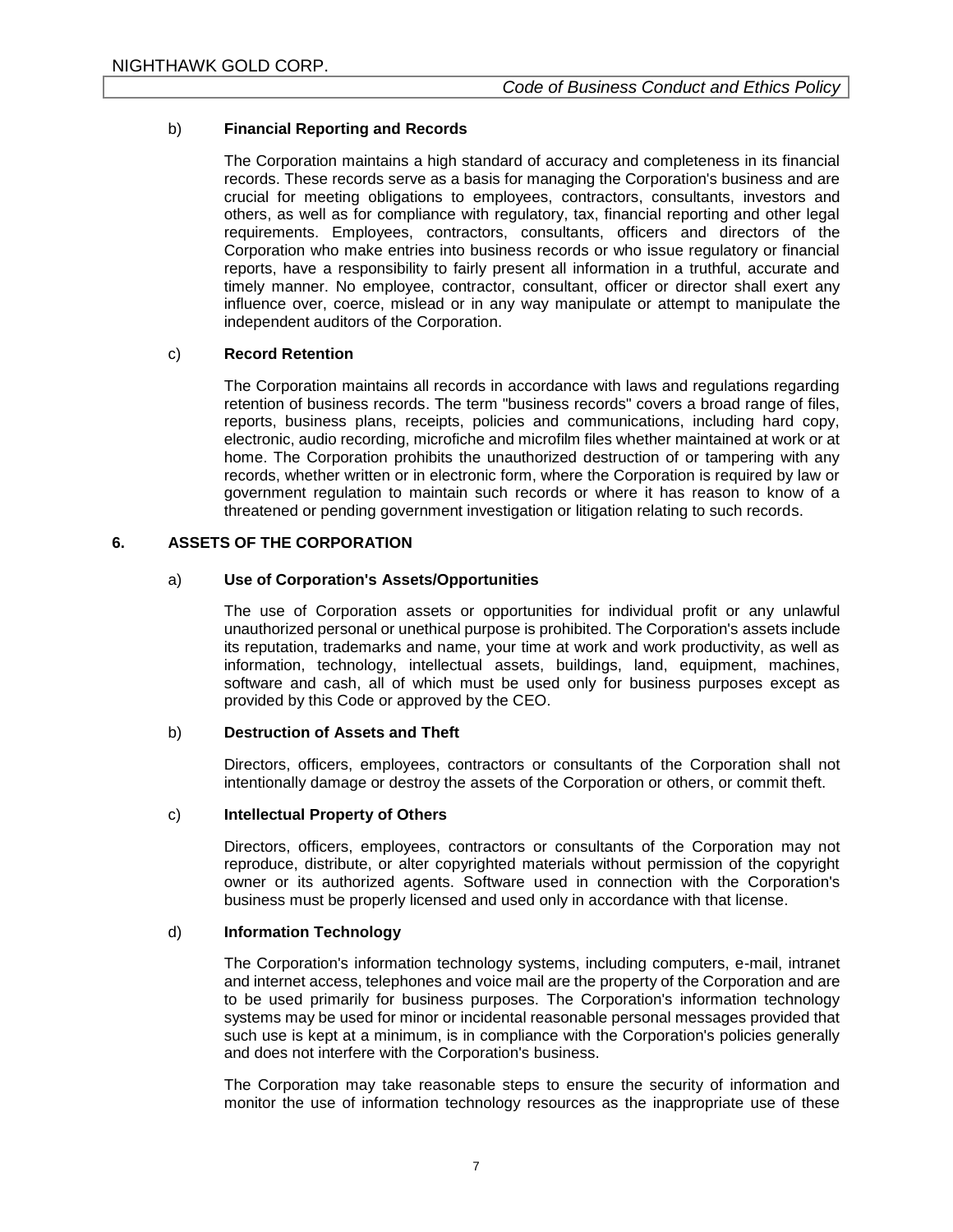resources may not only interfere with carrying on the Corporation's business but may also jeopardize the Corporation's reputation or compliance with regulatory requirements. The Corporation acknowledges that from time to time the personal use of information technology resources may be necessary; however, such use should not impact business activities and all use will be governed by information technology policies in effect from time to time that establish guidelines for the appropriate use of the Corporation's information technology resources.

Directors, officers, employees, contractors or consultants of the Corporation may not use the Corporation's information technology systems to:

- i) allow others to gain access to the Corporation's information technology systems without the formal written approval of the CEO;
- ii) send harassing, threatening or obscene messages;
- iii) send chain letters;
- iv) use information technology for individual profit or any unlawful, unauthorized or unethical purpose;
- v) reproduce, distribute or alter copyrighted materials without the permission of the copyright owner;
- vi) make personal or group solicitations unless authorized by a senior officer; or
- vii) conduct personal commercial business.

#### **7. USING THIS CODE AND REPORTING VIOLATIONS**

It is the responsibility of all directors, officers, employees, contractors and consultants of the Corporation to understand and comply with this Code. Upon receipt of this Policy, you are required to complete the Receipt and Acknowledgement attached as Schedule "A" to this Policy. Any waiver from any part of this Code for employees, contractors or consultants requires the approval of the CEO of the Corporation. Any waiver from any part of this Code for officers or directors requires the express approval of the Board and, if required by applicable securities regulatory authorities, public disclosure.

If you observe or become aware of an actual or potential violation of this Code or of any law or regulation, whether committed by employees of the Corporation or by others associated with the Corporation, it is your responsibility to report the circumstances as outlined herein and to cooperate with any investigation by the Corporation. This Code is designed to provide an atmosphere of open communication for compliance issues and to ensure that directors, officers, employees, contractors or consultants acting in good faith have the means to report actual or potential violations.

To report actual or potential compliance infractions relating to this Code, please refer to the procedure provided for in the Whistleblower Policy of the Corporation.

### **8. WAIVERS OF THIS CODE**

From time to time, the Corporation may waive certain provisions of this code. Waivers generally may only be granted by the CEO or the Chairman of the Board or the Chairman of the Audit Committee; however, any waiver of the provisions of this Code for officers, and directors may be made only by the Board or a designated Committee of the Board and will be disclosed to shareholders as required by applicable rules and regulations.